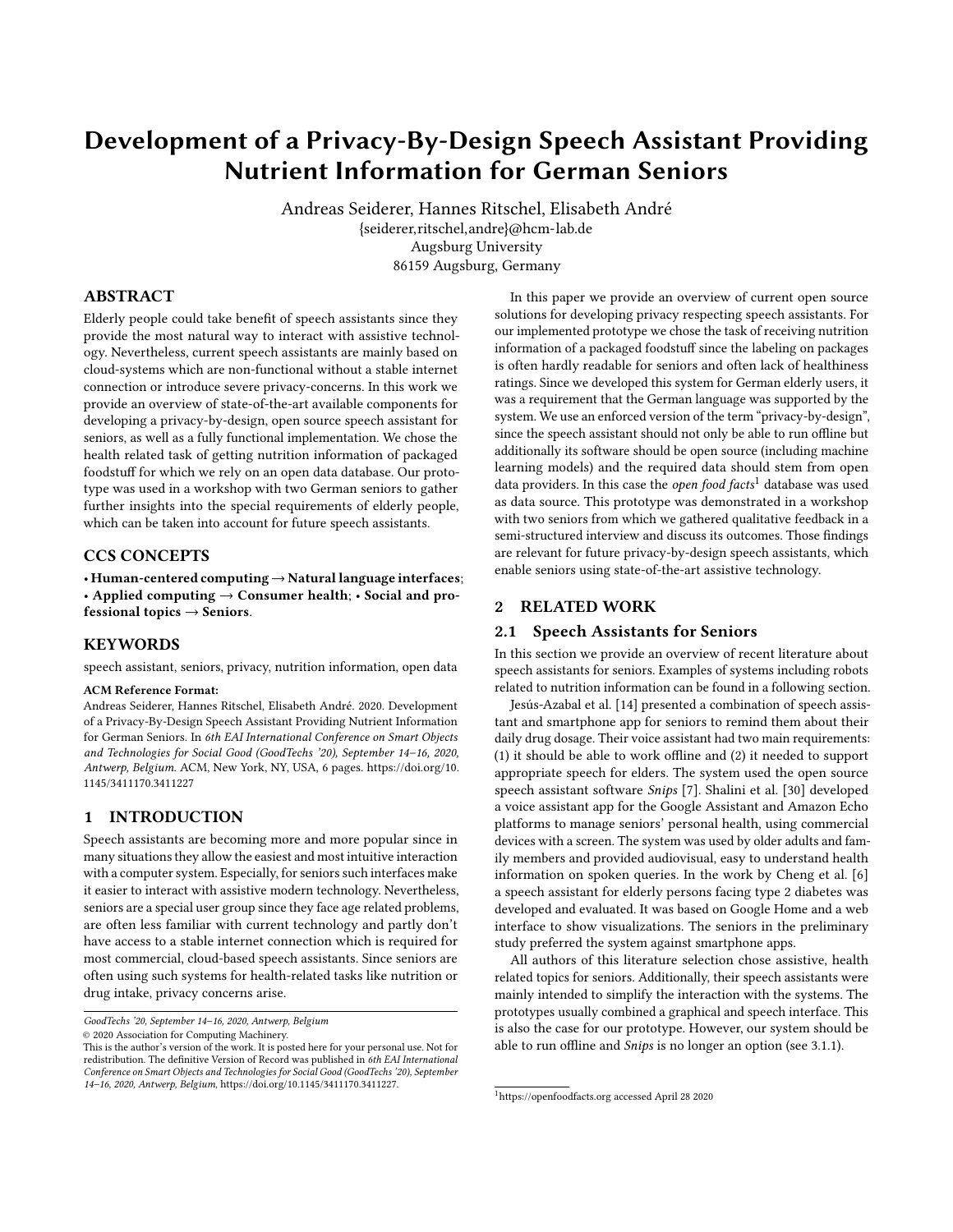GoodTechs '20, September 14-16, 2020, Antwerp, Belgium Andreas Seiderer, Hannes Ritschel, Elisabeth André

# 2.2 Recognition of Foodstuff Type and Amount

Providing nutrient information requires at least the recognition of the type of food. For example, the type of non-packaged food and – to some extent – drink can be automatically detected by using photos [\[21\]](#page-5-5), gas sensors [\[8\]](#page-5-6) or other sensors capable of measuring unique physical or chemical properties. At least the food intake and consistency (e.g. crispy) of a foodstuff can be recognized by analyzing audio data [\[33\]](#page-5-7) if a person is speaking during eating. For example a drinking activity can be detected by using accelerometer data of a smartwatch [\[10\]](#page-5-8) or by observing vessels with a pressure matrix on a table [\[36\]](#page-5-9). Nevertheless, manual methods are still required since automatic recognition is not always accurately possible, e.g. if the foodstuff is self-prepared. In [\[28\]](#page-5-10), a multi device system was developed to reduce the effort of manual logging by combining a smartwatch, smartphone and a mobile smartscale. The smartscale helps to estimate the foodstuff amount, which may play an important role in some use-cases.

For our speech assistant we decided to use the bar-codes on the products' packagings. One can obtain the nutrients and estimate the healthiness of the foodstuff from open databases like open food facts. This is also a very robust and widely used solution in food logging with smartphone apps. There are also automatic systems estimating the calorie amount [\[9\]](#page-5-11) solely based on photos. Nevertheless, such systems can just provide hints since, e.g. the amount of contained sugar is usually invisible.

#### 2.3 Nutrition Information / Recommendations

2.3.1 Understandable Nutrition Information. In Germany and some other countries, there is currently no compulsory indicator on the packaging allowing for a quick assessment of the healthiness of food. With our speech assistant we wanted to make it easier for seniors to identify healthy and unhealthy foodstuff while providing hints for the reason. For the rating we depend on the Nutri-Score [\[15\]](#page-5-12), which is a rating from A (healthy) to E (unhealthy). This score is already introduced in some countries, such as in France, and at least discussed in several others. There are several other types of indicators available with different advantages and disadvantages, which could be researched in future work.

2.3.2 Robots. There are several examples for nutrient information systems that are based on robots. Pillo [\[32\]](#page-5-13) is a commercial robot which acts as a health manager for its family and is able to answer questions about the amount of calories in certain food. In [\[26\]](#page-5-14) a robot providing information about the calories of beverages was introduced. However, no direct interaction, such as asking questions, was possible. A concept of a robotic dietitian with adaptive linguistic style was presented in [\[24\]](#page-5-15). Its main idea was to make the robot more persuasive in a diet setting by using personalized language. Recommendations for nutrition were part of the assistive robot for seniors presented in [\[27\]](#page-5-16). These recommendations, intended to improve the seniors' wellbeing, stemmed from the CARE contextaware recommender system introduced in [\[29\]](#page-5-17). A dialog system for a robot to recommend dishes by determining the personal preferred texture and taste of food was presented in [\[35\]](#page-5-18).

2.3.3 Conversational Agents. In [\[17\]](#page-5-19), a task-oriented conversational system called CH1 for diabetic patients was introduced, intended to calculate the amount of consumed carbohydrates in a dish. The system was implemented for the Italian language and interpreted textual user utterances and generated text outputs. The system NESTORE [\[3\]](#page-5-20) was intended to support seniors to achieve a healthier lifestyle. It acts as a coach for several health domains, including nutrition. This recent system shares some goals of the CARE system. One possibility to interact with NESTORE is a chatbot whose natural language understanding was powered by the Rasa framework (see section [3.1.2\)](#page-2-0). [Casas et al.](#page-5-21) [\[5\]](#page-5-21) presented a chatbot based on the commercial Chatfuel service, which is intended to improve the food lifestyle. The user defines the goals to reach, such as a reduced meat consumption. In [\[2\]](#page-5-22) a conversational agent called Foodie Fooderson relied on IBM's Watson conversational services. It was designed to help to reduce food waste and to improve eating habits with recipe recommendations, which considered allergies and dietary goals.

#### DEVELOPMENT OF A SPEECH ASSISTANT

Usually, a speech assistant consists of automatic speech recognition (ASR), natural language understanding (NLU), a dialog manager, a natural language generator (NLG) and a text to speech (TTS) engine. Currently, available solutions from Amazon, Apple, Google or Microsoft heavily depend on cloud-based services which facilitate building speech assistants or chatbots while using the infrastructure of the specific provider. The use of online services for gathering or processing data is common for many tasks today. However, cloudbased data processing always goes hand in hand with privacy risks, with questions regarding the source of information or uncertainty with whom the data was shared. In particular, speech recognition comes with a high privacy risk. This is why we decided to develop a privacy-by-design speech assistant.

At first, we will provide an overview of components to build open source speech assistants. Afterwards we present our implementation of a speech assistant with the use case to provide nutrition information for a specific product.

#### 3.1 Components

Several solutions exist for ASR, NLU, the implementation of a dialog manager, NLG and TTS. We present a selection of current open source options, with a focus on the German language.

<span id="page-1-0"></span>3.1.1 Speech Assistant Frameworks. Several frameworks combine components to simplify the development of speech assistants. Table [1](#page-2-1) lists a selection of open source frameworks. They support non-English language, run offline and still are in active development. Only the open source solutions for ASR and TTS are listed.

Snips [\[7\]](#page-5-2) was a popular open source speech assistant, following the private-by-design principle and provided a German language model. This software would have been an interesting option. Nevertheless, Snips was recently acquired by Sonos, which closed down an essential part of the system (Snips Console) which was not open source. Thus, it was not considered as an option in this overview.

All solutions currently face the same problem: the missing support for non-English languages for their ASR and TTS. For example, it is hard to find generic, good working models for German. A recent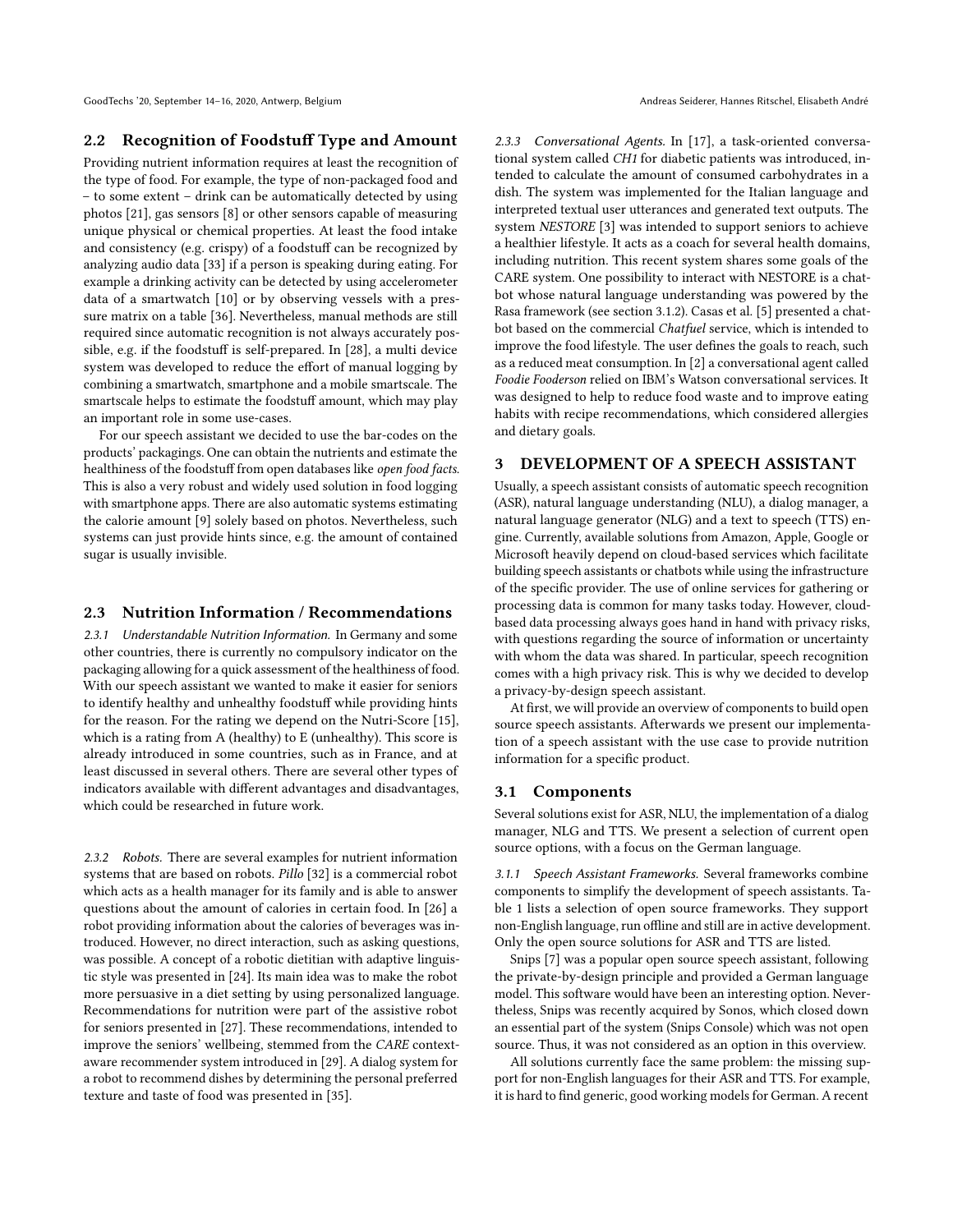ASR based on deep learning is Mozilla's DeepSpeech $^2$  $^2$ , but currently (April 2020) there is not yet a good working German model. For Kaldi we found an appropriate model we will describe in a later section. TTS is – in our case – less critical as long as the generated German speech is reasonably good understandable.

<span id="page-2-1"></span>

|  |  |  | Table 1: Active open source speech assistant frameworks    |
|--|--|--|------------------------------------------------------------|
|  |  |  | supporting non-English languages and with offline support. |

| Name                        | ASR                  | <b>TTS</b>           |
|-----------------------------|----------------------|----------------------|
| Jasper <sup>3</sup>         | Pocketsphinx, Julius | Festival TTS, Flite, |
|                             |                      | pico TTS, MaryTTS    |
| Kalliope <sup>4</sup>       | CMUSphinx            | eSpeak, MaryTTS,     |
|                             |                      | pico TTS             |
| Leon <sup>5</sup>           | DeepSpeech           | Flite                |
| Lin <sup>6</sup>            | LinSTT (Kaldi based) | pico TTS             |
| $M$ ycroft $^7$             | DeepSpeech or Kaldi  | Mimic, eSpeak,       |
|                             |                      | MaryTTS              |
| Open Assistant <sup>8</sup> | CMUSphinx            | eSpeak               |

<span id="page-2-0"></span>3.1.2 Chatbot Frameworks. Some solutions already incorporate NLU and dialog management. Nevertheless, these components can also be found in chatbot frameworks, which usually just lack the ASR and TTS components. One solution is the Microsoft Bot Framework[9](#page-2-3) . It is open source but mainly intended to be used with Microsoft's Azure cloud services. Another framework is Rasa [\[4\]](#page-5-23), which already incorporates offline NLU for non-English languages and dialog management. There are several other chatbot frameworks available, but especially Rasa is a quite sophisticated solution thanks to its integrated NLU and dialog manager.

3.1.3 Speech Recognition. Deep Neural Networks in speech recognition are usually superior to older techniques (e.g. HMMs) in terms of word error rates. Thus, we will focus on ASR frameworks based on modern algorithms. For two of them we could find German models. DeepSpeech currently lacks an official German language model. Recently, a German model was published by [\[1\]](#page-5-24), which has not been available during our development phase. For our prototype we relied on a model for Kaldi [\[23\]](#page-5-25), which was described in [\[20\]](#page-5-26).

Automatic activation on voice was not provided by our system to allow full transparency when audio recording is conducted and since an interaction with the GUI was required to take a picture of a bar-code. Nevertheless, an implementation would be possible by adding an open source keyword spotter like mycroft-precise $10$  and a voice activity detector to start and stop recording.

3.1.4 NLP, Dialog Management and NLG. In this section selected open source frameworks for NLP, dialog management and NLG are presented. For NLP we found three popular solutions with existing German models: Apache OpenNLP<sup>[11](#page-2-5)</sup>, Stanford CoreNLP [\[18\]](#page-5-27) and  $SpaCy<sup>12</sup>$  $SpaCy<sup>12</sup>$  $SpaCy<sup>12</sup>$ . SpaCy is a more recent software and applies deep learning methods by using Tensorflow. It is used as part of the NLU of the Rasa framework. For dialog management there are several open source solutions and their usage heavily depends on the complexity and purpose of the system. In our case we required a task-oriented solution without the need for more complex dialogs (e.g. small talk). Thus, the integrated template based solution of the Rasa framework was appropriate. From Rasa we also used the integrated NLG although it is currently quite limited. A more sophisticated option is for example SimpleNLG [\[11\]](#page-5-28) or RosaeNLG<sup>[13](#page-2-7)</sup>, which provide German language models. Deep learning techniques are currently not widely applied in open source solutions.

3.1.5 Speech Synthesis. For TTS there are several older open source solutions. For our prototype we decided to use  $\text{MaryTTS}^{14}$  $\text{MaryTTS}^{14}$  $\text{MaryTTS}^{14}$  for which reasonable German language models are available. The generated audio can be easily received from its integrated server. Other TTS software with German models are listed in Table [1.](#page-2-1) In the future Mozilla's TTS[15](#page-2-9) using deep learning methods could be an appropriate choice. Together with their ASR these components are intended to be integrated in web browsers as part of the Web Speech  $API^{16}$  $API^{16}$  $API^{16}$ .

# 3.2 Implementation for Nutrient Information

An overview of our system is shown in Figure [1.](#page-2-11) We installed all components in different docker containers in a virtual machine (VM) running Xubuntu 19.04 x86-64. Eight cores of the host system's CPU (Intel Xeon E5-2690 v4 CPU), 8 GiB RAM and 80 GiB HDD storage were dedicated to the VM. The communication between the components was provided by the program logic on the client device (simplified in the figure).

<span id="page-2-11"></span>

Figure 1: Simplified system overview.

The GUI (cf. Figure [2\)](#page-3-0) and program logic were provided by an HTML5 website with Javascript code. At first a user would photograph the bar-code, which was decoded by the Javascript code and sent to the Rasa instance running on the server via a websocket connection. A textual response from Rasa with the product name was sent back. The text was displayed and speech was generated

<span id="page-2-2"></span> $^2\rm{https://github.com/mozilla/DeepSpecch~accessed$  April 28 2020

<sup>2</sup><https://jasperproject.github.io/> accessed April 28 2020

<sup>3</sup><https://kalliope-project.github.io/> accessed April 28 2020

<sup>4</sup><https://getleon.ai/> accessed April 28 2020

<sup>5</sup><https://linto.ai/> accessed April 28 2020

<sup>6</sup><https://mycroft.ai/> accessed April 28 2020

<sup>7</sup><https://openassistant.org/> accessed April 28 2020

<span id="page-2-3"></span><sup>9</sup><https://dev.botframework.com/> accessed April 28 2020

<span id="page-2-4"></span><sup>10</sup><https://github.com/MycroftAI/mycroft-precise> accessed April 28 2020

<span id="page-2-5"></span><sup>11</sup><https://opennlp.apache.org/> accessed April 28 2020

<span id="page-2-6"></span><sup>&</sup>lt;sup>12</sup><https://spacy.io/> accessed April 28 2020

<span id="page-2-7"></span><sup>13</sup><https://rosaenlg.org> accessed April 28 2020

<span id="page-2-8"></span><sup>14</sup><http://mary.dfki.de/> accessed April 28 2020

<span id="page-2-9"></span><sup>15</sup><https://github.com/mozilla/TTS> accessed April 28 2020

<span id="page-2-10"></span><sup>16</sup><https://wicg.github.io/speech-api/> accessed April 28 2020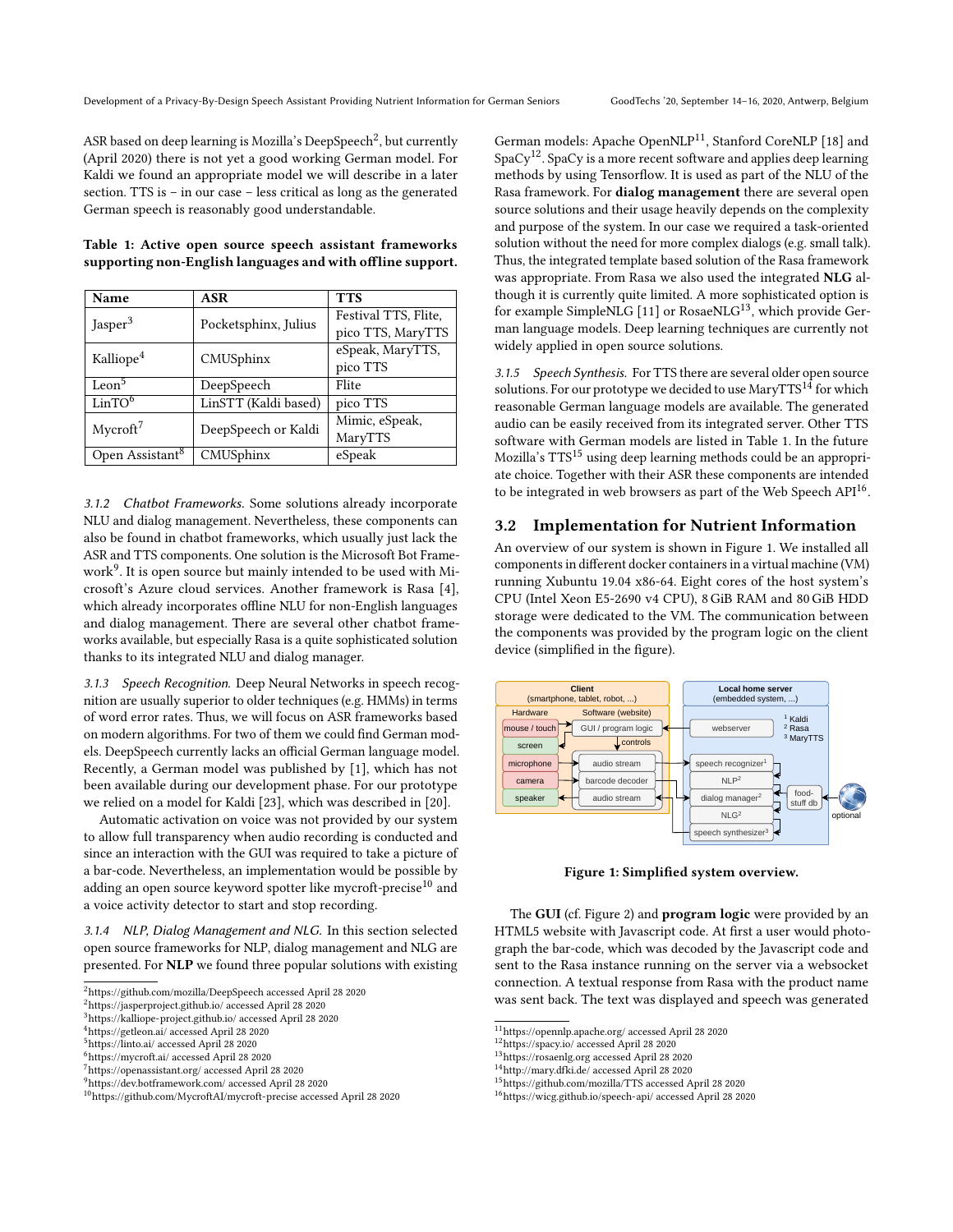from it by sending the text to MaryTTS and playing back the resulting audio data on the client. Now the user could ask a question by using text input or ASR. For the ASR the audio recording could be started and stopped with a record button. After stopping, the audio data was sent to the ASR server and the transcribed text was received and displayed by the GUI. Additionally, the text was sent to the Rasa instance, which generated its response. Like before, the response was made visible by the GUI and TTS was applied.

<span id="page-3-0"></span>

# Figure 2: A screenshot of the GUI allowing scanning a barcode, starting / stopping the speech recording, text input and replaying the audio of the TTS. Translations were added.

For ASR we integrated Kaldi with the model tuda\_swc\_mailabs\_ voc $400k^{17}$  $400k^{17}$  $400k^{17}$ , which was the best and also the largest model provided by [\[20\]](#page-5-26). For an integration we set up the suggested Kaldi GStreamer server, which allows sending uncompressed, mono audio data with a sample rate of 16 kHz to Kaldi and receiving its response via a websocket connection. For a German sentence like "Tell me how much sugar is contained in the foodstuff." a time duration of about three to five seconds between sending the audio data to the server and receiving the recognized text was observed. This was an acceptable delay and includes all major system components: ASR, NLP, dialog manager, NLG and TTS (generation time). Some components' latencies like of the ASR depend on the word count. In our use case just short questions are asked where the ASR requires most processing time. Thus, for longer sentences it could be useful to reduce its latency by doing optimizations (e.g. model, GPU acceleration). The recognition accuracy in our tests was reasonable with laptop and smartphone microphones in relatively quiet environments. In some cases even flawed transcribed texts could be correctly interpreted by the NLU. Optionally, the system allows to directly input text via keyboard e.g. when the ASR would fail completely.

The NLU, dialog management and NLG was provided by the Rasa framework. Our system can give nutrient information, such as the amount of sugar, fat, calories, carbohydrates and protein in grams per 100 gram of food and drink. To allow an easier interpretation of the sugar and fat amounts, they are shortly explained by telling the user, whether this is a low, moderate or high amount. Similar to open food facts we use the thresholds from [\[12\]](#page-5-29). Additionally, the Nutri-Score and allergens can be output. So-called "intents" are detected by the NLU for recognizing user requests. Specific information, such as "sugar" is called an "entity". In total 43 sentences were provided as training data to allow the NLU to learn to detect the required intents and entities. The base model for SpaCy (used by Rasa) was "de\_core\_news\_sm-2.1.0". A fallback, if the user input couldn't be understood, was included as an intent. In such

cases the system could ask again. After detecting the intent and getting the entities, Rasa was able to acquire the required information with custom "action" functions in Python and to generate system responses by using templates. The Python functions received all nutrient information from a local open food facts sqlite database based on the bar-code. The database included 1,110,884 products, all without missing data, and could easily be updated with the most recent online version. The usage of a local instance of the database improves the latency of data requests and prevents tracking.

Finally, as TTS, MaryTTS with the German model "dfki-pavoquestyles" was used. It usually provided acceptable results but there might be better models. Especially, the names of products and their producers can introduce problems.

# 4 EVALUATION

Our implementation showed that it is currently technically possible to implement a German open source speech assistant with privacyby-design on regular hardware. Additionally, we used this prototype to demonstrate the application of a speech assistant for nutrition information during a workshop with seniors.

The workshop was conducted by one researcher, which first explained the study procedure, what data was recorded (written notes) and for what purposes the data was used. Afterwards, the seniors were asked about their age and experience with speech assistants, smart home systems and smartphones. As a next step the system was demonstrated and the seniors could also try it out on their own. Finally, a semi-structured interview with both participants was conducted. The workshop took place in the seniors' home and altogether lasted around 60 minutes.

We acquired a senior couple (one female, one male) in the age between ca. 60 to 70 (avg. 67.5), which was living independently in their own home. They already had experience with an installed smart home system, which was mainly intended to provide information (e.g. data visualizations) accessed via web browser from a PC. Additionally, the system fulfilled some automation tasks. They owned a smartphone, but used it only occasionally. Both participants did not have any experience with speech assistants for smart home or smartphone, but were aware of this technology due to TV reports, advertisements and news.

The speech assistant was presented to the seniors by the researcher. For demonstration purposes one drink carton of orange and grapefruit juice were chosen, which were included in the local copy of the open food facts database. A Microsoft Surface 4 Pro (Intel m3 CPU) tablet with Windows 10 was used to run the web interface (front-end). The back-end VM was running on a compact desktop PC with AMD Ryzen 5 3600 CPU. The tablet and desktop PC shared the same network. With the carton of orange juice it was explained to the participants how to interact with the system and which information about a product can be obtained. Afterwards both seniors were free to test the system with a package of grapefruit juice.

Finally, a semi-structured interview was conducted. It was asked, whether the participants noticed problems or had ideas how to extend or improve the prototype's functionality. Additionally, we were interested in which situations and places the participants could envision to use such an assistant providing nutrition information. The acceptance to use a smartphone or a smartdisplay as interaction

<span id="page-3-1"></span><sup>17</sup><https://github.com/uhh-lt/kaldi-tuda-de> accessed April 28 2020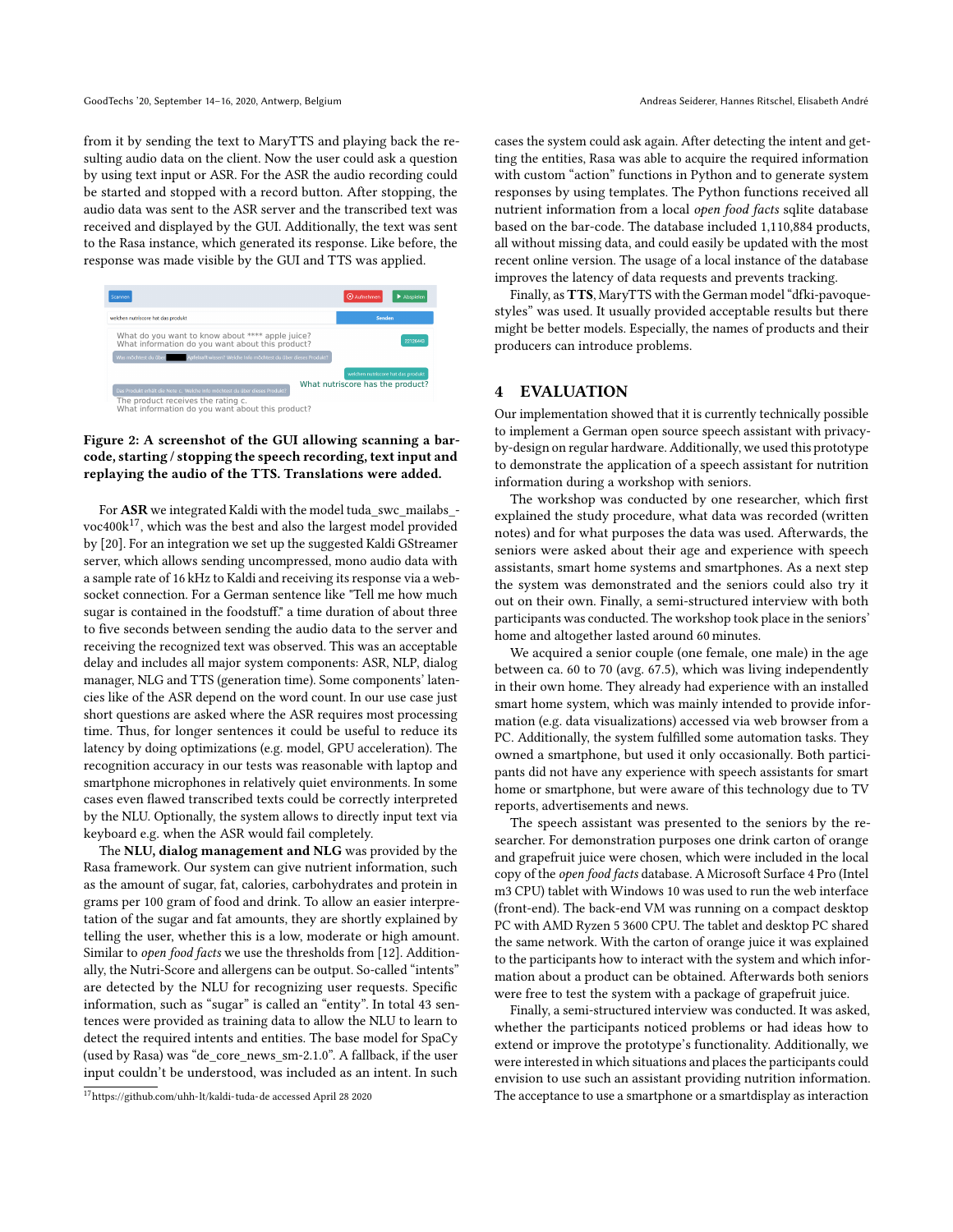devices were asked, too. Since privacy played an important role in the development of the prototype we also questioned the seniors whether they would agree to share data (especially audio) with commercial companies when they would benefit from a speech assistant with better ASR, TTS and more functionality. We were also interested, which nutrition data was relevant to the seniors and whether the Nutri-Score and rating of the sugar amount were helpful to them.

# 5 RESULTS AND DISCUSSION

Technical setup. During the evaluation the speech recognition worked reasonably well in a silent environment and recognized most of both senior's questions. Nevertheless, ASRs heavily depend on the audio equipment and DSP. Optimized open hardware / source platforms are also available (e.g. ReSpeaker for Raspberry  $Pi^{18}$  $Pi^{18}$  $Pi^{18}$ ) which might improve the ASR's performance and could be considered for future prototypes.

During the try-outs a problem occurred, we were already aware of: the vocabulary of the ASR did not include the very special word "Nutri-Score". Instead, similar sounding German words were recognized. Thus, it would be necessary to train a new model with appropriate speech samples to get better results, which currently is a non-trivial task. Nevertheless, it was possible to get the Nutri-Score rating by asking whether a foodstuff is healthy or what the rating of it is. Since the NLU was limited in its answer possibilities it often guessed correctly the meaning of a question, even if it was not transcribed correctly. A domain specific ASR, such as applied in Snips [\[7\]](#page-5-2), would have been preferable at least for this task oriented dialog system. The problem with unknown vocabulary also existed with the TTS engine. Especially, trademarks or company names of a foodstuff could be pronounced incorrectly. Nevertheless, the audio output could be understood by our workshop participants.

The combination of a graphical touch and speech interface worked well for this task. It was possible to see what the system understood and allowed an overview of what was already asked by the users. The possibility to start / stop the audio recording with a GUI button press on the touchscreen allowed the seniors to have more control over the system. Additionally, due to the use of bar-codes it was helpful to see the view of the camera to position the product correctly. In future prototypes the GUI could also be used for visualizations e.g. to compare nutrition facts like it was implemented for a different task in [\[30\]](#page-5-3).

Seniors' interaction with speech assistants. Seniors face several age-related and partly health-related limitations that have to be considered for the interaction design. Their sight, hearing and motor abilities are reduced. Foodstuff packagings already include nutrition information, which were also provided by our system. Nevertheless, our workshop participants confirmed, that the text on the packagings are partly very hard to read for them due to being too small or printed with a bad contrast. Thus, they often required a reading aid and a place with good lighting conditions. Thus, our developed system would be useful for them. The seniors could imagine using such an assistant in their kitchen to get a better idea about the healthiness of specific foodstuff.

To provide a good usability of our system we ensured, that the text and GUI elements on the screen were big enough for an easy interaction. The literature reports, that direct manipulation with touchscreens can reduce the barriers for elderly people to interact with computer systems [\[22\]](#page-5-30). To simplify the usage of our system the GUI required only minimal interaction. The volume of the speech output was adjusted to be well understandable in front of the tablet. Its touchscreen worked well for both participants.

A recent overview of voice user interfaces for elderly can be found in [\[31\]](#page-5-31). Currently, there is relatively little research, which takes age into account when building voice interfaces, as confirmed by [Stigall et al.](#page-5-31) In a study presented in [\[16\]](#page-5-32) it was researched how age-related cognitive decline influenced the use of voice interfaces. Several implications for speech assistants, like longer pauses between words, are mentioned, which should be considered in future systems. [Werner et al.](#page-5-33) [\[34\]](#page-5-33) also indicate, that there might be agerelated differences in the word error rates of ASR systems, which would need to be considered when building ASR models.

Privacy. The privacy-by-design aspect of our system was appreciated by the seniors. Especially, they would not have allowed sharing voice data with a cloud service and already tried not to do so with their smart TV, smartphone and PC with Windows 10. Severe privacy concerns related to ASR were also expressed by a senior in a study described in [\[25\]](#page-5-34). In general several privacy issues are known for different commercial products (e.g. [\[13\]](#page-5-35)) and through media were partly known to the seniors of our workshop. In fact the perceived privacy risk seems to be an important hindering factor for the usage of speech assistants, which could also be observed in a study presented in [\[19\]](#page-5-36) with 724 voice assistant users. Both workshop participants agreed, that they even prefer a partly worse working offline speech assistant over a cloud based solution with better performance. Our participants mentioned, that a commercial product being able to run completely offline could be a compromise.

Nutrition information and system's extensions. The workshop participants noticed the value of the system in delivering nutrition information of a specific product. They described it as more comfortable and appreciated the interpretation of the healthiness by the Nutri-Score and the amount of sugar in comparison. Additionally, they wished to receive information and an interpretation about included vitamins and minerals of a foodstuff. Unfortunately, such information is usually not provided by the producers and could, at least in Germany, only be received from non-open databases for some products like the "Bundeslebensmittelschlüssel"[19](#page-4-1). As a useful addition to the system the management of their foodstuff inventory was mentioned, so that they could get informed when products are near the expiration date or when certain foodstuff is running out.

# 6 CONCLUSION

In this paper we developed and evaluated a prototype of a privacyby-design open source speech assistant for seniors providing nutrition information. We provided an overview of currently available open source solutions to develop speech assistants, which are also usable for non-English speakers, in this case for the German

<span id="page-4-0"></span><sup>18</sup><https://github.com/respeaker/seeed-voicecard> accessed April 28 2020

<span id="page-4-1"></span><sup>19</sup><https://www.blsdb.de/bls?background> accessed April 28 2020